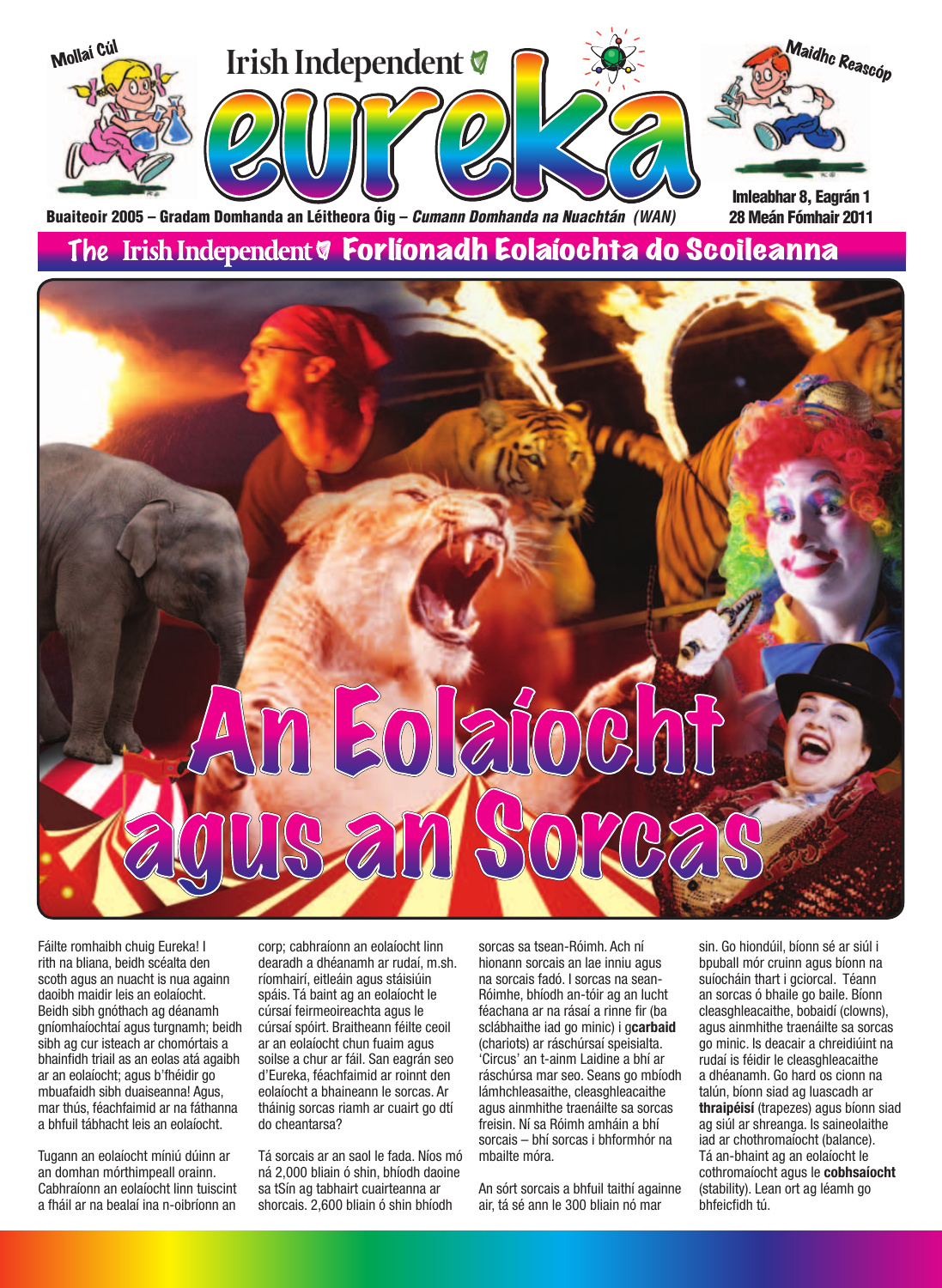

# Cafomhafocht

# Cothromaíocht

Má dhéanann tú iarracht seasamh ar chos amháin, seans go mbeidh tú corrach (wobbly) uirthi. Tarlaíonn sé seo mar nach bhfuil tú cobhsaí (stable). Bealach amháin chun rud a dhéanamh níos cobhsaí ná formhór a mheáchain a bheith gar don bhun. Deir eolaithe go bhfuil meáchanlár (centre of gravity) **íseal** ag rud a bhfuil a mheáchan gar dá bhun. Tástáil an tuairim seo.



# **Bunábhair:**

- Cairtchlár righin
- Dhá pheann luaidhe (seo iad na cuaillí)
- Siosúr
- • Seilitéip
- Sreangán nó snáithe
- Snáithe tanaí láidir
- **Marla**
- Meáchan de shaghas éigin
- Do chleasghleacaí (thart ar 10 15 cm ar airde)

# **Treoracha:**

- 1. Tarraing pictiúr de chleasghleacaí ar chairtchlár agus gearr amach é. Bíodh na lámha ar an bhfad céanna. Bíodh na cosa mar an gcéanna freisin.
- 2. Cuir suas an téad rite (tightrope) mar atá sé sa léaráid. Seans go mbeidh ar do chairde breith ar na cuaillí (poles) chun iad a choimeád ina seasamh.
- 3. Déan iarracht an cleasghleacaí a chothromú ar an téad. An bhfuil sé éasca?
- 4. Croch meáchan faoin gcleasghleacaí. Beidh ort pleanáil conas é seo a dhéanamh.
- 5. An bhfuil sé éasca nó deacair an cleasghleacaí a chothromú anois?

# **Dúshláin bhreise:**

- An bhfuil aon bhealach eile ann chun na cuaillí a choimeád ina seasamh, seachas (other than) breith orthu?
- Chothromaigh an cleasghleacaí nuair a chroch tú meáchan as. An bhfuil aon bhealach eile ann chun meáchan a chur go híseal air?

# **Arbh eol duit?**

Agus cleasghleacaithe ag siúl ar théad rite, is minic a iompraíonn siad cuaille. Tá meáchain in dhá cheann an chuaille agus lúbann an dá cheann síos mar gheall ar na meáchain. Íslíonn an cuaille meáchanlár na gcleasghleacaithe agus is fusa dóibh fanacht ar a gcósa.

# Cleasghleacaíocht

An mbaineann tú sult as cleasghleacaíocht ar scoil? Má bhaineann, seans go mbeidh tú i do chleasghleacaí nuair a bheidh tú níos sine. An féidir leat rolladh ar aghaidh agus ar gcúl? Is féidir go bhfuil tú in ann ceannseasamh nó lámhsheasamh nó rothalchleas a dhéanamh? An furasta duit fanacht i do sheasamh ar do chosa ar bhinse? Sna sorcais foghlaimíonn cleasghleacaithe na scileanna seo agus iad an-óg. Déanann siad a lán cleachta agus éiríonn leo cleasa iontacha a dhéanamh. Caithfidh cothromaíocht shármhaith a bheith ag cleasghleacaithe.



**Combe** 

# Longadán

Is maith le heolaithe a gcuid smaointe a thástáil ar bhealaí éagsúla. Dear imscrúdú chun fáil amach cé acu de na sorcóir seo is cobhsaí: sorcóir cairtchláir a bhfuil an chuid is mó dá mheáchain ag an mbun nó sorcóir cairtchláir a bhfuil an chuid is mó dá mheáchain ag an mbarr.



### **Bunábhair:**

- 2 shorcóir cairtchláir e.g. ó thuáillí cistine
- Marla nó gúshnáth gorm (blue tack)
- Bord ar féidir leat é a chlaonadh
- Seilitéip chun an gúshnáth nó an marla a choimeád socair (roghnach)

## **Treoracha:**

- 1. Cuir an méid céanna marla/gúshnátha ghoirm taobh istigh d'imeall an dá shorcóir.
- 2. Má tá marla in úsáid agat, greamaigh é le seilitéip.
- 3. Cas sorcóir amháin bun os cionn. Anois tá meáchan ag barr sorcóra amháin agus ag bun an tsorcóra eile.
- 4. **Pleanáil** an t-imscrúdú. Cé acu sorcóir is éasca a thiteann (cé acu nach bhfuil chomh cobhsaí)? Conas is féidir a chinntiú go **bhfuil an tástáil cothrom?**
- 5. Pléigh an t-imscrúdú le do mhúinteoir.

### **Smaoinigh air seo:**

Nuair a bhíonn bus dhá stór lán, cén fáth nach mbíonn cead ag daoine seasamh thuas staighre air?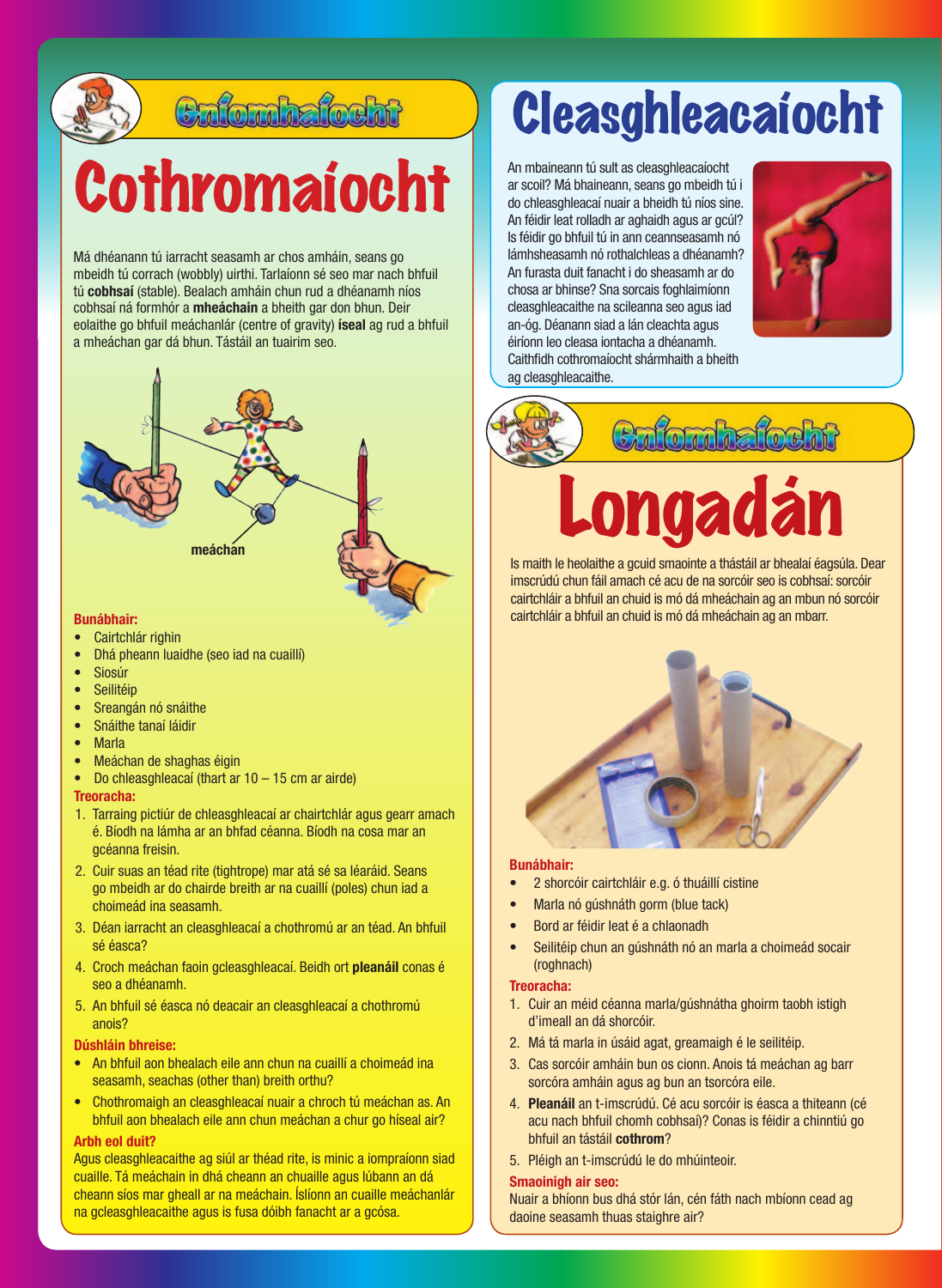# Lámhchleasaíocht

Tá an lámhchleasaíocht ann le 4000 bliain anuas. Úsáideann daoine gach sórt ruda: fáinní, liathróidí, smachtíní, plátaí agus mar sin de. Caithfidh lámhchleasaithe an rud a chaitheamh ard go leor go mbeidh dóthain ama acu déileáil leis na rudaí eile. Má tá lámhchleasaithe le breith ar rud éigin, caithfidh siad fios a bheith acu go beacht cé mhéad ama a thógfaidh sé ar an rud sin titim. Ach an dtiteann gach rud ag an luas céanna?

**Enfombafocht** Luas na liathróidí **Is í mo liathróidse is túisce Is í mo liathróidse is túisce a bhuailfi dh an t-urlár mar a bhuailfi dh an t-urlár mar tá sí éadrom. tá sí trom. Buailfi dh an dá liathróid an t-urlár ag an am céanna.**

An gceapann tú go dtitfidh liathróidí áirithe níos tapúla ná liathróidí eile? Tá dhá liathróid ag Mollaí agus Maidhc agus tá an dá liathróid ar an méid céanna, ach tá ceann acu níos troime ná an ceann eile. Níl Mollaí ná Maidhc cinnte cad a tharlóidh má ligeann siad dóibh titim ón airde céanna ag an am céanna. Cé acu ceann is túisce a bhuailfidh an t-urlár? Gheobhaidh tú amach sa chéad ghníomhaíocht eile.

### **Bunábhair:**

- 2 liathróid ar an méid céanna ach ar mheáchain éagsúla m.sh. liathróid ghailf agus liathróid leadóg bhoird
- $\bullet$  **Áit** ard

### **Treoracha:**

- 1. Tuar cad a tharlóidh má ligeann tú do na liathróidí titim ón airde céanna ag an am céanna.
- 2. **Taifead** an tuar.
- 3. Déan an t-imscrúdú. An raibh an ceart agat?
- 4. Bí cinnte go bhfuil an **tástáil cothrom.** (Leid: smaoinigh ar an airde óna dtitfidh na liathróidí. Conas a chinnteoidh tú go ligfidh tú dóibh titim ag an am céanna?)

# **Pléigh:**

Deirtear go ndearna an t-eolaí cáiliúil, Galileo, turgnamh mar seo níos mó ná ceithre chéad bliain ó shin. Cad a d'fhoghlaim sé ón turgnamh? (Tá an freagra ar an leathanach cúil.)

# Eolaíocht na titime

Sa ghníomhaíocht dheireanach, thit na liathróidí ar fad síos. Ach cén fáth a dtiteann liathróidí nó úlla nó aon rud síos? Fuair eolaí cáiliúil freagra na ceiste sin amach fadó. Bhí Isaac Newton ar dhuine de na heolaithe ba thábhachtaí riamh. Fuair sé bás beagnach 300 bliain ó shin. Tá scéal ann a deir



go raibh Newton ina shuí in úllord nuair a chonaic sé úll ag titim chun talún. Thosaigh sé ag machnamh ar an bhfáth ar thit an t-úll.

Shocraigh sé go raibh fórsa dofheicthe (invisible) ag an úll agus ag an Domhan agus gur tharraing siad rudaí eile chucu. Ach, bhí an Domhan ábalta an t-úll a tharraingt síos chun na talún toisc go raibh an Domhan chomh mór sin agus toisc go raibh fórsa an Domhain chomh láidir sin i gcomparáid leis an úll.

Tugaimid **domhantarraingt** mar ainm ar an bhfórsa seo atá timpeall ar rudaí.



# Aonach Eolaíochta agus Gradam do Bhunscoileanna an RDS



**Daltaí ó Scoil Mhuire, Beann Éadair, Co. Átha Cliath; Stiúrthóir Eolaíochta: Síle Moloney** 

I mí Eanáir gach bliain, bíonn ócáid mhór eolaíochta ar siúl san RDS i mBaile Átha Cliath - Taispeántas Eolaí Óg agus Teicneolaíochta BT. Glacann scoileanna ar fud na tíre páirt ann agus cuireann na daltaí a gcuid tionscadal eolaíochta i láthair. Is féidir le ranganna 4, 5 agus 6 i mbunscoileanna páirt a ghlacadh freisin agus tionscadal ranga a chur i láthair ag an Taispeántas ar an 12, 13 agus 14 Eanáir 2012. Bíonn seó eolaíochta agus bronnadh gradam ar siúl gach lá. An labhrófá le do mhúinteoir faoi pháirt a ghlacadh san Aonach nó faoi chuairt a thabhairt air? Má theastaíonn ón rang páirt a ghlacadh ann, ba cheart daoibh dul i dteagmháil le hAonach Eolaíochta agus Gradam do Bhunscoileanna an RDS roimh 4 Deireadh Fómhair. Tá breis eolais ar fáil ag http://www.rds.ie/primarysciencefair; **Fón: 01 2407990; r-phost: primarysciencefair@rds.ie**

*Íomhánna le caoinchead ón RDS.*